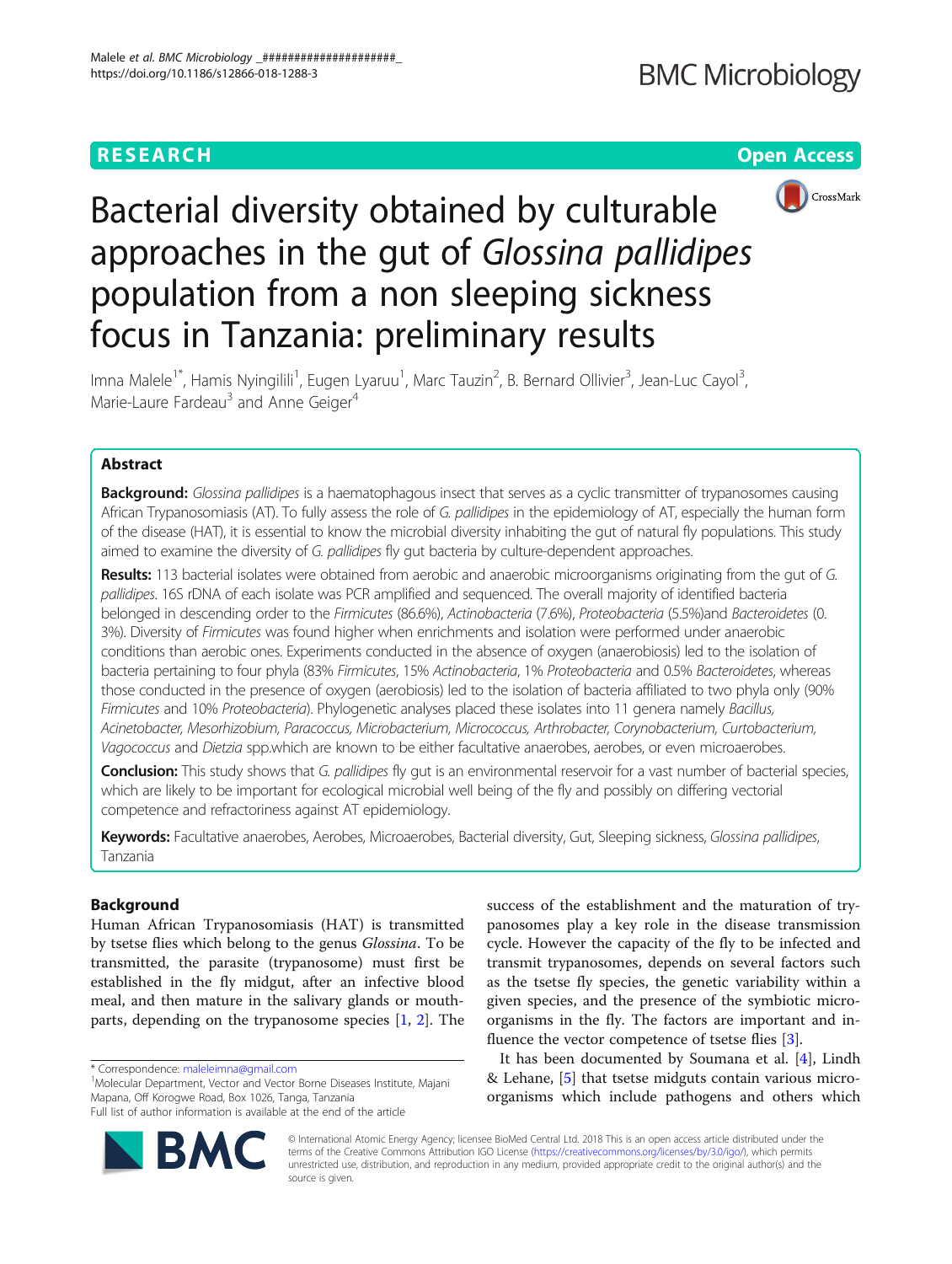may be useful to the fly. They include symbionts (e.g. Sodalis, Wigglesworthia and Wolbachia spp) as well as the *salivary gland hyperplasia virus*  $[6]$  $[6]$  $[6]$  and the parasitic nematodes (e.g. Hexamermis glossinae) [[7](#page-8-0)]. Tsetse flies are highly depended on their microbial flora for providing nutrients that are not supplied by their restricted diet of vertebrate blood. In recent years, there has been an increased research interest on midgut microbial flora and their likely role to be played in the refractoriness of tsetse flies and in the epidemiology of African Trypanosomiasis. It was shown that the midgut of tsetse flies contained a diversity of microorganisms depending both on the tsetse species or sub species and the geographic origin of the flies [[8,](#page-8-0) [9\]](#page-8-0). Further research on bacteria inhabiting four fly species namely Glossina palpalis palpalis, G. pallicera, G. nigrofusca and G. caliginea showed the occurrence of bacteria belonging to Proteobacteria, Firmicutes, and Bacteroidetes phyla [[10\]](#page-8-0). Phylogenetic analyses basing on 16S rNA gene sequences revealed that they belongedto the genera Acinetobacter, Enterobacter, Enterococcus, Providencia, Sphingobacterium, Chryseobacterim, Lactococcus, Staphylococcus, and Pseudomonas [\[10](#page-8-0)]. Other studies on tsetse collected from East Africa (Kenya) showed the dominance of bacteria within the Firmicutes and especially those belonging to the genus *Bacillus*. Others were members of the Actinobacteria, Beta – and Gammaproteobacteria [[5,](#page-8-0) [10\]](#page-8-0). Here we report on the culturable diversity of bacteria from the gut of Glossina pallidipes species collected from the non HAT (non sleeping sickness) area along the coastal area of Tanzania, Tanga region.

#### Methods

#### Description of the tsetse species, Glossina pallidipes

Glossina pallidipes is one of the tsetse species which transmits African Trypanosomiasis. In Tanzania, G. pallidipes is widely distributed, hence of economic importance in the epidemiology of African Trypanosomiasis. The disease is a stumbling block for diversification of agricultural activities as well as socio economic well being of rural areas. G. pallidipes occurs in all belts of the country covering those areas that are human African trypanosomisasis active foci, silent foci as well as in the areas where the disease has never been recorded.

#### Trapping of tsetse species

Tsetse flies were trapped using 6 biconical traps [[11\]](#page-8-0) baited with acetone, during the month of October 2014 when it is normally hot and humid with short rains in the area; Temperatures and the relative humidity of 25 – 29 °C and 76–84% respectively. Collected flies were sampled from a non HAT area (site) Mgambo, Kabuku ward in Handeni (Tanga region) district and were transported to the laboratory for sorting them into species and only

non teneral were selected using the tsetse identification manual [\[12\]](#page-8-0) into species.

Glossina pallidipes was the only species trapped hence dissection for midgut collection was restricted from this tsetse specie.

#### Microbial isolation, PCR amplification and sequencing

78 live G. pallidipes were dissected and midguts removed. Dissection was carried out after flies had been surface sterilized (once with 5% sodium hypochlorite and twice with 70% ethanol). Random selection was made to include both males and female non teneral tsetse flies. The midgut of each fly was sterilely dissected under a hood and ground with sterilized pestle. 40 midguts were cultured under aerobic condition and 38 midguts were cultured under anaerobic conditions using roll tubes and culture media as already reported by Geiger et al. [\[8,](#page-8-0) [10\]](#page-8-0). The gas phase of roll tubes contained air for aerobic conditions, while that of roll tubes prepared under anaerobic condition contained  $CO<sub>2</sub>$ . Experiments were stopped after 4 days incubation at 26 °C (room temperature). When positive growth was obtained in liquid culture media after three to seven days as observed by the increase of optical density, they were serially diluted in the same culture conditions with the aim to obtain axenic cultures. Culturing was one gut per tube. For this purpose, the last positive serial dilutions were streaked (from each gut) onto solid medium using Petri dishes, for aerobes (Luria Berthani /agar medium) and for anaerobes (Mitsuhashi-Maramorosch medium/ blood/bovine foetal serum /agar). After obtaining individual colonies, the process of purification was undertaken as previously described [\[10](#page-8-0)]. In some cultures, more than one colony were picked per fly gut, but picking of individual colonies was based on morphology and care was made to ensure that all colonies from all fly midguts were included for further analysis. A total of 113 bacteria colonies were picked for further analysis and care was made to ensure bacteria colonies picked were recorded in order to trace the fly number and thus fly midgut; and whether the initial culture was by aerobic or anaerobic condition. The 16S rRNA gene of each of the 113 isolates was amplified using a PCR reaction as described by Geiger et al., [[10\]](#page-8-0). The PCR products for all bacteria colonies were sent to Bioneer (South Korea) for sequencing using three primers F1(5′-CTC-CTA-CGG-- GAG-GCA-GCA-G-3′), Fd1 (5′-AGA GTT TGA TCC TGG CTC AG-3′) and Rd1 (5′-AAG GAG GTG ATC CAG CC-3′). The amplification was done using F1 and Rd1 which produces a fragment of about 1400 bp. The primers F1, Fd1 and Rd1 were again used for sequencing a fragment of about 600-800 bp each.

Obtained sequences were blast searched on NCBI databases and phylogenetic trees [[13\]](#page-8-0) and assembled using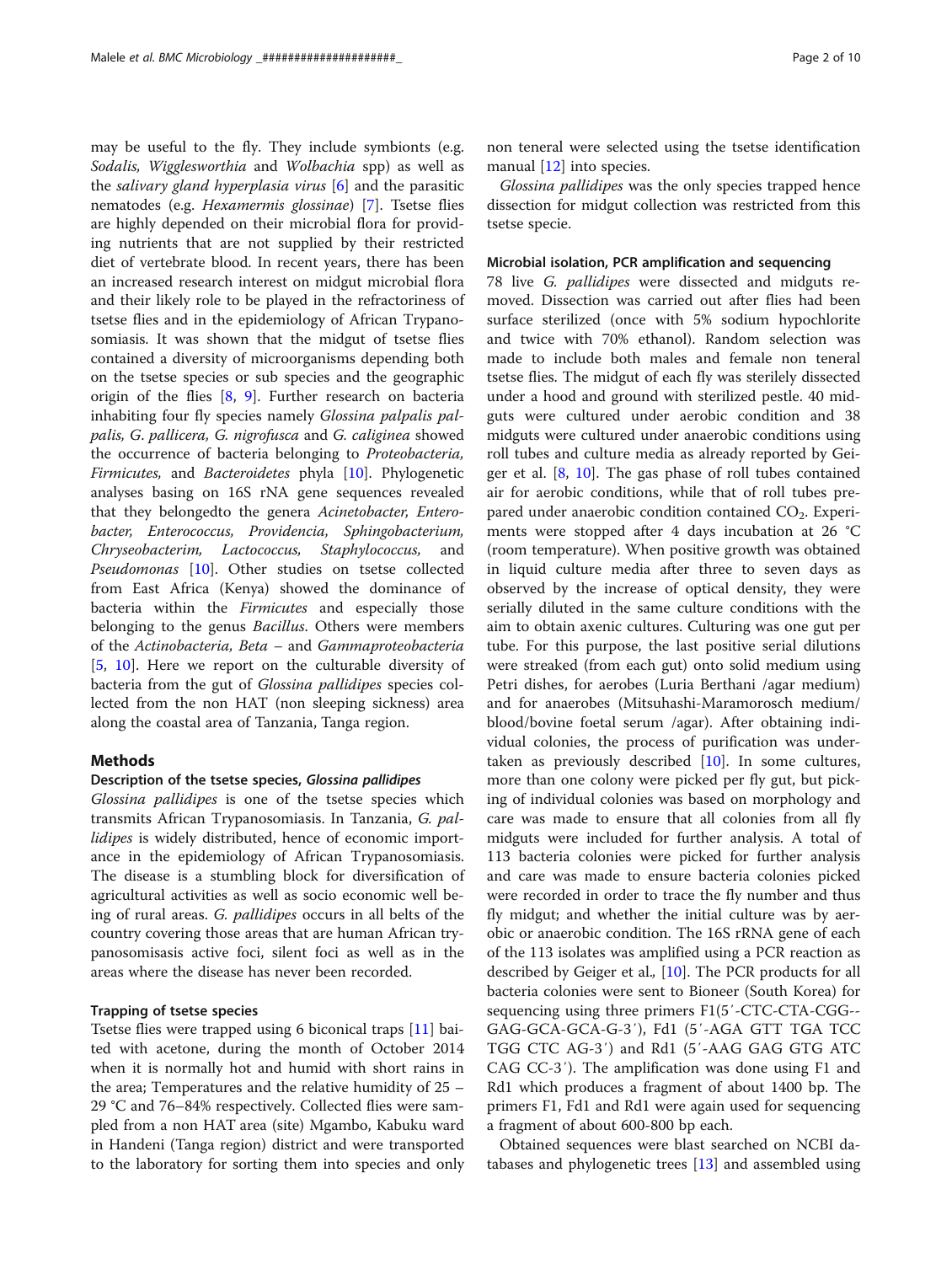<span id="page-2-0"></span>the PHYML program [\[14\]](#page-8-0). The blast search results and the phylogenetic trees allowed the identification of bacteria reported in the study. The datasets used and/or analysed during the current study are available from the publically available repository i.e. "<https://dataverse.harvard.edu/>".

#### Results

A total of 91 isolates cultivated under anaerobic culture conditions were obtained from 38 midguts and generated 88 sequences (3 isolates generated no sequences from this culture); while only 25 sequences were obtained after growth under aerobic conditions from 40 midguts. The largest groups of bacteria isolated from G. pallidipes from this coastal area belonged to the Firmicutes which accounted for 87% of total bacteria; followed by Actinobacteria 7.7%; Proteobacteria (5.5%) and Bacteroidetes 0.3% (Table 1).

A more diverse bacterial population was obtained under anaerobic conditions as compared to aerobic ones (Tables 1 and [2](#page-3-0)). Members of four bacterial phyla were isolated from enrichments performed under anaerobiosis (83% for Firmicutes, 15% Actinobacteria, 1% Proteobacteria and 0.5% Bacteroidetes) where as members of only two phyla were isolated under aerobiosis (90% Firmicutes and 10% Proteobacteria). Firmicutes and Proteobacteria were recorded in both culture conditions. It is noteworthy that Actinobacteria and Bacteroidetes isolated were only retrieved under anaerobiosis (Table 1).

#### Diversity of bacteria in individual fly gut

When assessing the bacterial diversity per individual fly gut, our results showed that it was common to find more than one bacterial phylum inhabiting the same fly gut. Colony bacteria were numbered according to fly gut number and the sequences generated were according to the bacteria numbers which directly related to the fly number. For instance, Actinobacteria and Firmicutes were commonly found in the same gut (fly gut numbers 1, 2, 5, 14, 15, 17, 18, 19, 22, 23, 24 and 25). Firmicutes and Proteobacteria was jointly recorded in fly gut number 2 and 10. Only one fly gut number 2 had three different bacteria phylum and that is Firmicutes, Proteobacteria and Bacteroidetes (Fig. [1](#page-3-0)). 15 flies (20%) had a single occurrence of a bacterial phylum

Table 1 Prevalence of occurrence of different bacteria phylum per isolation conditions

| Prevalence of occurrences (%) |                  | Overall            |
|-------------------------------|------------------|--------------------|
| Anaerobic                     | Aerobic          | prevalence<br>(% ) |
| 83                            | 90               | 87                 |
|                               | 10               | 5.5                |
| 15                            | 0                | 75                 |
|                               | $\left( \right)$ | 0.5                |
|                               |                  |                    |

(See numbers 3, 4, 6, 7, 8, 9, 11, 12, 13, 15, 16, 20, 21, 25, 26, 27 in Fig. [1](#page-3-0)) pertaining to the Firmicutes which isolation resulted from experiments conducted under anaerobic conditions. The single dominant phylum isolated from fly guts in the presence of oxygen was Firmicutes from 9 flies out of 10 and only one with Proteobacteria.

#### Impact of aeration on bacteria

Both aerobic and anaerobic techniques were used to ensure maximum harvesting of all bacteria found in the fly guts. However, the results showed that a wider diversity of bacteria was isolated under anaerobic conditions than under aerobic condition (Table [2](#page-3-0)). Under anaerobic conditions bacterial isolates were distributed within four phyla including Firmicutes, Proteobacteria, Actinobacteria and Bacteroidetes; whereas in the presence of oxygen, pure cultures pertained to only two phyla (Firmicutes, Proteobacteria). These results demonstrated that isolation under anaerobic conditions was more efficient probably mimicking the physico-chemical conditions existing in the fly gut as the latter is sealed from easy access to oxygen. Firmicutes and Proteobacteria bacteria were found using both isolation methods, thus suggesting that most of them should be considered as facultative anaerobes, while members of the Bacteroidetes and Actinobacteria bacterias, appear to be anaerobes. Despite the fact that the majority members of Actinobacteria are known to be aerobic, few of them, such as Actinomyces israelii, can grow under anaerobic conditions [[15](#page-8-0)].

#### **Discussion**

#### The predicted role of isolated bacteria in relation to tsetse refractoriness

In this study, we demonstrate through culture-dependent studies that tsetse midguts are inhabited by a wide diversity of bacteria. While in some guts only one bacterial phylum is represented, other guts contained bacteria pertainig to different phyla. Using anaerobic conditions, we succeeded in isolating microorganisms within the Firmicutes, the Proteobacteria, the Actinobacteria and the Bacteroidetes. In contrasts, under aerobic conditions of growth only members affiliated to the Firmicutes and the Proteobacteria were retrieved. All these isolates belonged to different genera which are reported in Table [2](#page-3-0). Although the metabolical and ecological roles of some isolated bacteria have been reported before, there are no known roles. While all strains isolated have been reported in Fig. [2,](#page-4-0) the 11 major known species were placed as shown in various phylogenetic trees (Add-itional files [1](#page-7-0), [2,](#page-7-0) [3,](#page-7-0) [4](#page-7-0), [5,6,](#page-7-0) [7,](#page-7-0) [8](#page-7-0) and [9](#page-7-0)). The predictive roles of these isolates are discussed below.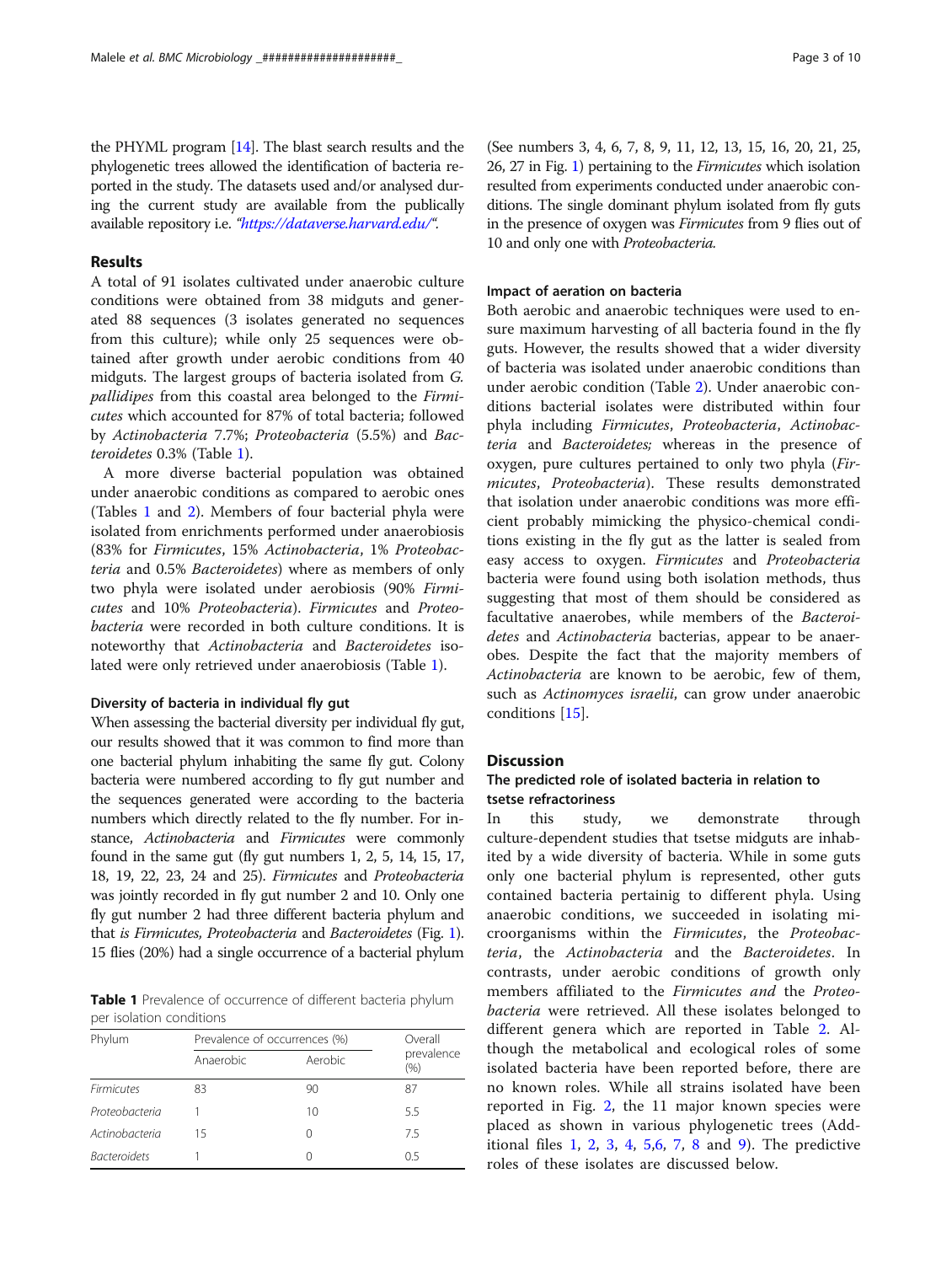| Phylum               | Genera          | Counts of bacteria spp. isolated under anaerobic conditions<br>$(n = 88)$ | Counts of bacteria isolated under aerobic conditions<br>$(n = 25)$ |
|----------------------|-----------------|---------------------------------------------------------------------------|--------------------------------------------------------------------|
| Firmicutes           | <b>Bacillus</b> | 3                                                                         | 0                                                                  |
|                      | Vagococcus      | $\mathbf 0$                                                               |                                                                    |
|                      | Enterococcus    | $\mathbf{0}$                                                              |                                                                    |
|                      | Staphylococcus  | 26                                                                        | 8                                                                  |
| Proteobacteria       | Acinetobacter   |                                                                           |                                                                    |
|                      | Mesorhizobium   | $\mathbf 0$                                                               |                                                                    |
|                      | Paracoccus      |                                                                           |                                                                    |
|                      | Psychrobacter   |                                                                           |                                                                    |
| Actinobacteria       | Microbacterium  | $\overline{4}$                                                            | 0                                                                  |
|                      | Micrococcus     | 3                                                                         | 0                                                                  |
|                      | Arthrobacter    | $\overline{4}$                                                            |                                                                    |
|                      | Corynebacterium |                                                                           |                                                                    |
|                      | Curtobacterium  |                                                                           |                                                                    |
|                      | Dietzia         |                                                                           |                                                                    |
| <b>Bacteroidetes</b> | Flavobacterium  |                                                                           |                                                                    |

<span id="page-3-0"></span>Table 2 Taxonomic positioning of bacteria at the phylum and genus level isolated under aerobic and anaerobic conditions

#### Bacteria belonging to the FIRMICUTES (Staphylococcus spp., Bacillus spp., Vagococcus spp.)

The most prevalent bacteria belonging to the Firmicutes comprised Staphylococcus, Bacillus and Vagococcus species. These are found worldwide and reside normally on the skin and mucous membranes of humans and other organisms.

#### The genus Staphylococcus

In this study the majority of the Staphylococcus spp. were closely phylogenetically related (similarities of between 97 and 99%) to the following: S. arlettae; S. aureus; S. capitis; S. caprae; S. carnosus; S. cohnii; S. condimenti; S. devriesei; S. epidermidis; S. equorum; S. gallinarum; S. haemolyticus; S. hominis; S. kloosii; S. lugdunensis; S. lutrae;; S. pasteuri; S. petrasii; S. piscifermentans; S. devriesei; S. saprophyticus; S. succinus; S. warneri; S. xylosus with similarities of between 97 and 99%. Staphylococcus species are facultative anaerobes. They have previously been isolated in the gut of Glossina palpalis palpalis [\[10](#page-8-0)], G.f. fuscipes [[5\]](#page-8-0), and in malaria mosquitoes [\[16,](#page-8-0) [17](#page-8-0)]. Staphylococcus spp. are generally pathogenic bacteria causing various diseases in human by producing various factors that are defensive against the host immune system, adhesive to host tissues, and toxins that destroy host tissues [[18](#page-8-0)]. In insects, bacteria belonging to this genus are prevalent in Lepidoptera of the families Sphingidae and Noctuidae, where they could contribute to digestion and development of the

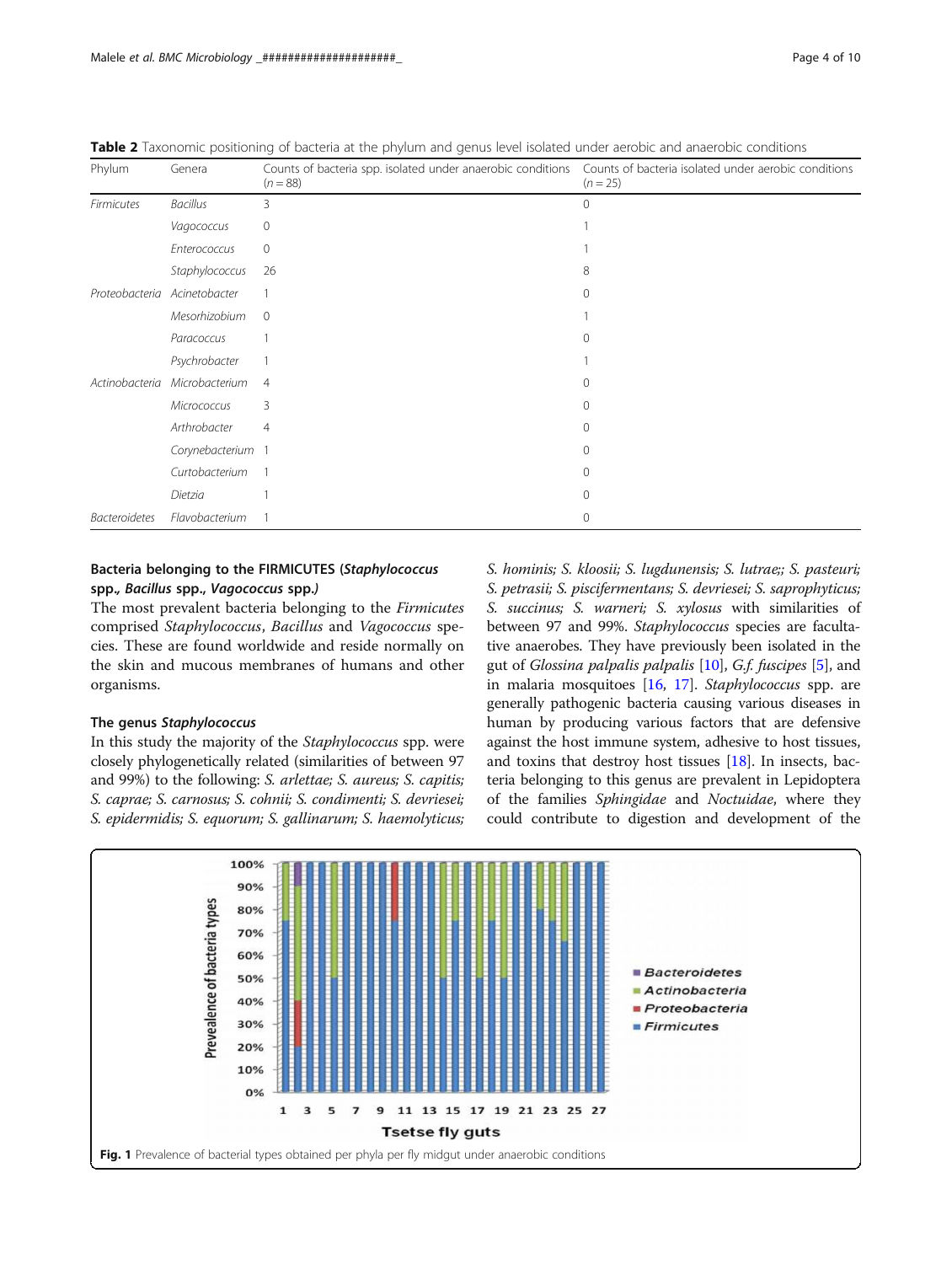<span id="page-4-0"></span>

Fig. 2 Maximum-likelihood phylogenetic tree based on the comparative analysis of 16S rRNA gene sequences showing the relationships between Glossina isolated bacterial strains and the respective other bacteria species: 16S rRNA-based tree reflecting the phylogenetic relationships of staphylococci strains isolated by culture of G. pallidipes midguts. The tree is based on a parsimony tree and a data set containing all available almost complete 16S rRNA sequences from isolated strains and selected reference of staphylococci as well as Micrococcus agilis. The tree topology was corrected according to the results of distance matrix as well as maximum-parsimony analyses (100 re-sampling). Visualisation of the tree was made with TreeDyn. The bar indicates estimated sequence divergence

velvet bean caterpillar [[19](#page-8-0)]. Some of Staphylococcus spp. have proteolytic activity which is suggestive of their potential role of minimizing the harmful consequences of protease inhibitors from some of this insect host plants, such as soybean [[19](#page-8-0)]. Staphylococcus spp. are also widely present in other Lepidoptera, (Hyles euphorbiae [\[20\]](#page-8-0), in mosquitoes [\[21](#page-8-0)]; wood-feeding termite (Reticulitermes flavipes [[22](#page-8-0)]; in G. p. palpalis [\[9\]](#page-8-0). Previous results demonstrated that a core microbial community exists in the gut in other pest insects (Spodoptera littoralis and Helicover paarmigera), which may contribute to the insect physiology. On the other hand, however, insect physiology and food can significantly influence some bacterial species in the gut. In addition, Staphylococcus spp. from the gut might also serve as a reservoir of microorganisms for ever-changing environments [[20\]](#page-8-0). Some Staphylococcus spp.have been isolated from the gut of house flies (Musca domestica) [[23\]](#page-8-0).

#### The genus Bacillus

The second group consisted of Bacillus species. These are rod-shaped Gram-positive bacteria, which can be either be obligate aerobes, or facultative anaerobes (Table [1\)](#page-2-0); they are important pathogens, causing anthrax and food poisoning. Both Bacillus and Staphylococcus spp. have been demonstrated to affect the survival of their insect hosts and or insect vector competence as reviewed extensively by Geiger et al., [[10\]](#page-8-0). *Bacillus* spp. have been isolated in the red fire ant [[24](#page-8-0)]; in mosquitoes [[17\]](#page-8-0), *G. f. fuscipes* [[5](#page-8-0)], and in house flies [[25](#page-8-0)]. These bacteria within the Firmicutes phylum are also responsible for virulence factors [\[26](#page-8-0)].

#### The genera Vagococcus and Enterococcus

Other species within the Firmicutes were the Vagococcus and *Enterococcus* spp. and *Vagococcus* spp. that have been isolated from midgut of Culex quinquefasciatus mosquito and house flies [\[23\]](#page-8-0) and green bottle flies [\[27](#page-8-0)]. The occurrence of *Enterococcus* spp. was noted in two midguts only and occurred in association with Vagococcus spp. These bacteria have been isolated from the gut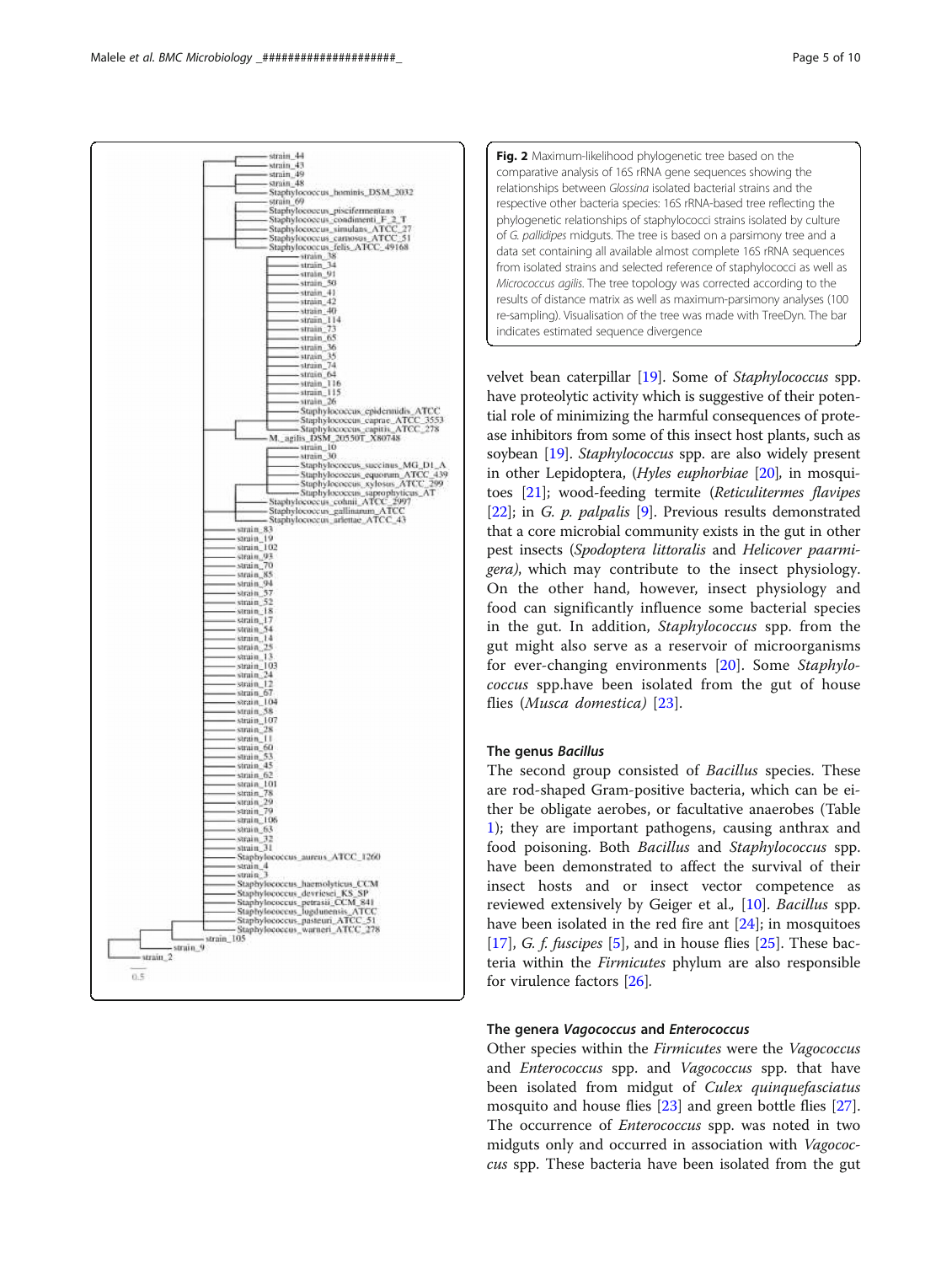of G. p. palpalis [[4,](#page-8-0) [28\]](#page-8-0); red fire ant [\[24\]](#page-8-0); in Anopheles stephensi [\[17](#page-8-0)].

The roles of Bacillus, Staphylococcus, Vagococcus and Enterococcus spp. in tsetse flies (blood sucking insect) are unknown and need to be further examined to pave the way for developing novel pest control strategies.

#### Bacteria belonging to the PROTEOBACTERIA (Acinetobacter spp.; Mesorhizobium spp.; Paracoccus spp.; Psychrobacter spp.)

Some members of this phylum are known as Gram-negative, aerobic and non-spore-forming bacteria whereas others are anaerobes. They have been documented to display antiparasitic activity in the guts of insects [[29](#page-8-0)].

#### The genus Acinetobacter

These are potentially pathogenic opportunistic bacteria. They have also been isolated from G. p. palpalis trapped from Angola and Cameroon [\[8](#page-8-0), [10](#page-8-0)]. In this study they were isolated from *G.pallidipes* which is a savannah tsetse species. Acinetobacter spp. have also been reported to inhabit guts of several insect species where they may play various different roles including production of antiparasitic compounds and antiparasitic activity in the guts of insects [[29](#page-8-0)]. They are known to be responsible for (i) complete development of Stomoxyx calcitrans fly larvae [[30\]](#page-8-0), (ii) hemolysins, antibiotics, and hemagglutinin ac-tivities as reviewed by Geiger et al., [\[8](#page-8-0)]. These bacteria have also been reported to reside in the gut of G. p. pal-palis and G. pallicera [[10\]](#page-8-0). Acinetobacter spp. were also isolated from the gut of Anopheles mosquitoes [[17](#page-8-0)]. Low populations of Acinetobacter spp. were also recorded in G. pallidipes in Uganda [[31\]](#page-8-0).

#### The genus Mesorhizobium

Mesorhizobium spp. are Gram-negative soil bacteria nitrogen-fixing species and mostly found on root nodules. In this respect, its role in the gut of blood feeding insect is not clear. However, besides root nodules, members of this genus have been encountered at several occasions in various ecosystems [\[32\]](#page-8-0).

#### The genus Paracoccus

Paracoccus spp.are Gram-negative bacteria found in either aerobic or anaerobic environments [\[33\]](#page-8-0). In this study they were only isolated under anaerobic conditions (Table [2\)](#page-3-0). They are found in the environment as an industrial effluent [[34](#page-8-0)]; as well as in Cayenne ticks [\[35](#page-8-0)]; however their role in the gut of blood feeding insect remains to be elucidated.

#### The genus Psychrobacter

Psychrobacter spp. are cocci shaped aerobic bacteria but surprisingly we were able to find them also under anaerobic cultures thus suggesting that some members of this genus may also display a metabolism in the absence of oxygen to be discovered (Table [2\)](#page-3-0). The closest phylogenetic relative of our isolate in this study was Psychrobacter pulmonis which was isolated from the lungs of the lamb [[36\]](#page-8-0). Their exact role in blood sucking insects is unknown.

#### Bacteria belonging to the phylum ACTINOBACTERIA (Microbacterium spp., Micrococcus spp., Arthrobacter spp., Corynebacterium spp., Curtobacterium spp., Dietzia spp)

Actinobacteria is a phylum of Gram-positive bacteria playing an important role to humans because agriculture and forests depend on their contributions to soil systems. In soil, they behave much like fungi, helping to decompose the organic matter of dead organisms so that the molecules can be taken up anew by plants. In this study the members of this phylum that were isolated were found using anaerobic culture conditions (Table [2](#page-3-0)). Some of them have been isolated from the gut of mosquitoes, e.g. Anopheles gambiae [[16](#page-8-0)].

#### The genus Microbacterium

These are Gram- positive bacteria; mostly aerobic; but weak anaerobic growth may occur in a wide range of environments including milk, dairy products, fresh beef, poultry raw sewage, soil, activated sludge, and human clinical specimens. Others are opportunistic pathogens. In this study, we were able to isolate bacteria from the tsetse fly gut having 100% similarity with Microbacterium testaceum and lower similarities with Microbacterium xylanilyticum (97%) Microbacterium flavescens (98%). These bacteria have also been documented to occur in the gut of larvae Anopheles stephensi [[17](#page-8-0)].

#### The genus Micrococcus

They are Gram-positive bacteria found in a wide range of environments, some of the members are generally regarded as harmless saprophytes (non pathogenic) that inhabit or contaminate the skin, mucosa, and perhaps also the oropharynx. However, they can be opportunistic pathogens for the immunocompromised individuals. On human skin, they convert sweat odorless compounds into sweat compounds with an unpleasant odor. These bacteria have also been documented to occur in the gut of adult Anopheles stephensi [\[17](#page-8-0)].

#### The genus Arthrobacter

These are Gram-positive bacteria commonly found in the soil. They are known to degrade agricultural pesticides. Bacteria of the genus Arthrobacter are thought to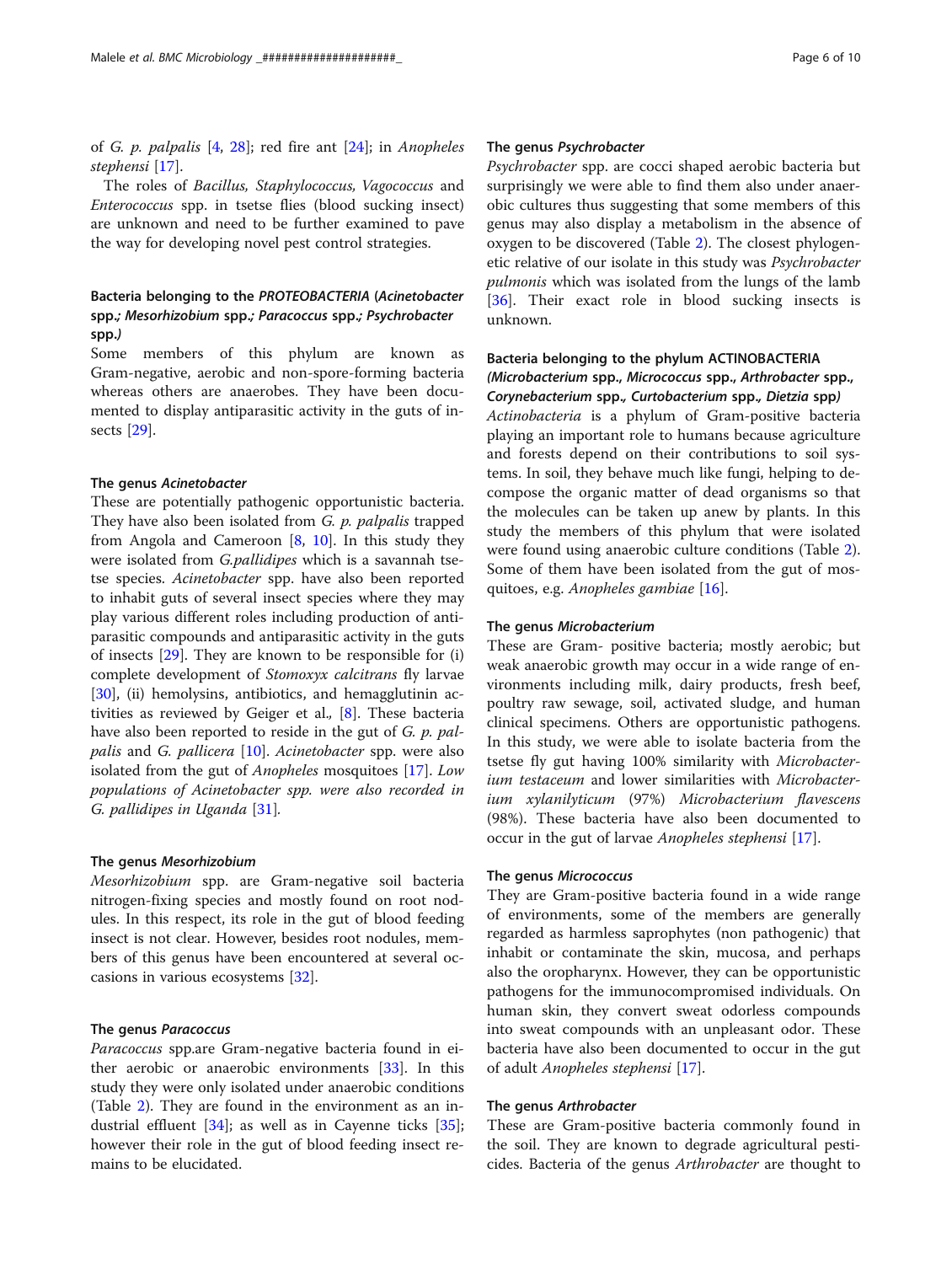#### The genus Corynebacterium

Corynebacterium spp. are Gram-positive and aerobic rod-shaped; widely distributed in nature in the microbiota of animals (including the human microbiota) and are mostly innocuous. They are found in the mucosa and normal skin flora of humans and animals with some species being known for their pathogenic effects in humans and other animals [\[38](#page-8-0)]. These bacteria have also been documented to occur in the gut of adult and larvae of Anopheles gambiae [\[17\]](#page-8-0). Low populations of these bacteria were also recorded in G. pallidipes from Uganda [[31\]](#page-8-0). Their role in the gut of a blood sucking insect and especially tsetse flies is unknown.

#### The genus Curtobacterium

These are Gram-positive microorganisms which have been recovered from soils andcause bacterial wilt in some plants, especially beans [\[39](#page-8-0)]. They have been isolated in the gut of Sub cortical Beetle (Agrilus planipennis) [[37](#page-8-0)].

#### The genus Dietzia

Dietzia spp. are aerobic, Gram-positive bacteria with some of the members being found in various environments including soil, deep sea sediment, soda lakes, and marine aquatic life and from the gut of pupae of the obligate parasitic fly, Wohlfahrtia magnifica [[40](#page-8-0)]. The dipterous larvae of this insect are obligate parasites of living warm-blooded vertebrates causing myiasis in most domesticated animals and an infestation of live and/or dead organs and tissues of vertebrates. The bacteria from this group have been isolated from the gut of the larvae of the Japanese Horned Beetle (T. dichotomus) and some are potential carrier by zoonotic and arthropod vectors [\[41](#page-8-0)]. They have been isolated from the gut of Aedes albopictus hence implicated as a suitable candidate for paratransgenesis [[42\]](#page-8-0). However, the role of in blood sucking insects is still unknown hence further investigation is required.

#### BACTEROIDETES (Flavobacterium spp.)

#### The genus Flavobacterium

In this study, the *Flavibacterium* isolates were facultative anaerobic bacteria and their prevalence was very low. They are widely distributed in soils, sediments, and sea water, as well as in the guts and on the skin of animals. They represent the second most abundant microbiota in the human gut [[43](#page-8-0)]. Their role in the gut of bloodsucking insects is not clear but it has been documented by Franca et al, [\[44](#page-8-0)] as one of the bacterial types that were found contaminating blood units. These bacteria have been reported in the gut of G.  $p$ . palpalis  $[11]$  $[11]$  $[11]$  and in malaria mosquitoes Anopheles gambie [[16\]](#page-8-0) which were collected in Cameroon.

#### Conclusion

This study based on culure-dependent approaches reveals that the gut of tsetse fly possesses a rich bacterial diversity encompassing a wide range of phyla within the domain Bacteria. Yun et al [[45\]](#page-9-0) reported that the relative bacterial abundance in the gut varies according to the environmental habitats of the insect and is also associated with thein situ level of oxygen. Bacterial diversity is known to be higher in omnivorous insects than stenophagous (carnivores and herbivores) ones. Hence the bacterial diversity in insects may be related to the food types consumed. Further research is thus recommended in order to unravel their role in epidemiology of African Trypanosomiasis and to develop potential new anti-vector strategies to definitively eliminate this deadly disease, which is the goal for the future years.

The majority of the bacteria isolated from *G. pallidipes* midgut isolated either under aerobic or anaerobic conditions have already been found to be associated to insects in general and in tsetse flies in particular. In this respect, we expect them to play a significant ecological role in the digestive tract of the latter. However, such hypothesis probably needs further investigation to be validated. This role might be linked to defense mechanism against harmful parasites contained in blood-meals or encountered on the skin surface of a host when piercing to obtain a blood meal. Other predictive roles could be blood degradation and assisting in digestive processes of blood meal and other essential activities related to fly survival.

Further studies are necessary to know if any of the isolates that we obtained may or not favor the establishment of the parasites in the flies and hence could be useful in the modulation of sleeping sickness disease and also play a significant party in vector control.

In this study we have managed to cultivate bacteria which point to the importance of metagenomic analysis to analyze microbial diversity and dynamics by studying the genomic content of the microbiota; coupled with metataxonomic analysis of analyzing high-throughput sequencing data, primarily from 16S rRNA gene sequencing and DNAseq, to identify microorganisms and viruses within a complex mixture [\[46\]](#page-9-0). In this respect, there is clearly a need to characterize these microorganisms and also others that we have isolated from the tsetse fly's gut to provide evidence of their metabolic features and therefore understand the ecological role that they may play in situ. We may expect also from such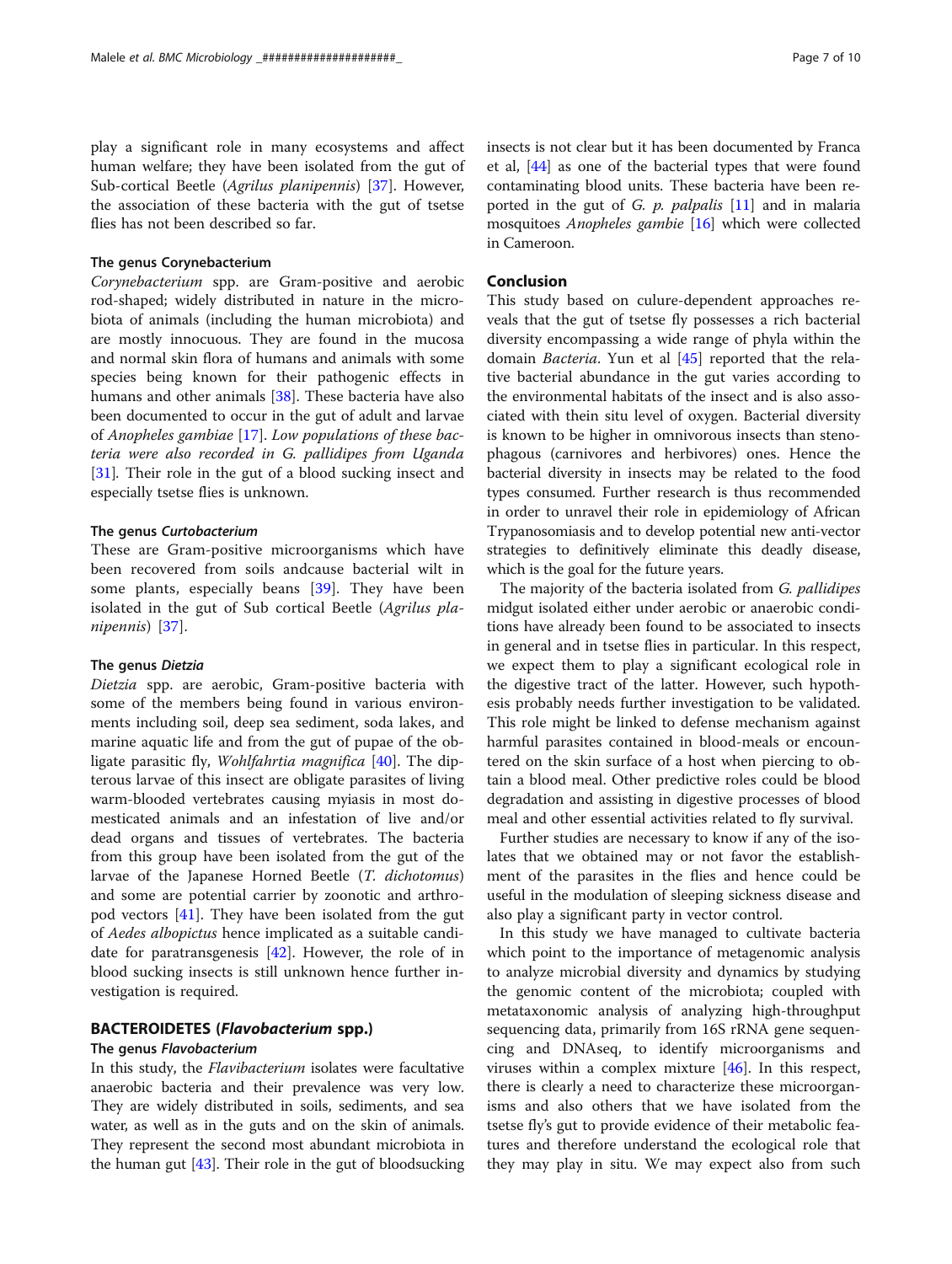<span id="page-7-0"></span>studies to have the opportunity to describe novel bacteria at the species or genus level.

#### Phylogenetic trees of isolated bacteria

Microbacterium spp. appear as strains 46, 47, 51 and 68; Micrococcus spp. as strain 66; Paracoccus spp. as strain 27; Vagococcus spp. strains 108, 110; Acinetobacter spp. as strain 5; Arthrobacter spp. as strains 61 and 84; Bacillus spp as strains 16 and 56; Curtobacterium spp. as strain 1; Dietza spp. as strain 15 and Mesorhizobium spp. as strain 100 (individual trees of isolated species will appear as Additional files 1, 2, 3, 4, 5,6, 7, 8, 9 and 10). However, all these are included in the phylogenetic tree Fig. [2](#page-4-0).

#### Additional files

[Additional file 1:](https://doi.org/10.1186/s12866-018-1288-3) Maximum-likelihood phylogenetic tree based on the comparative analysis of 16S rRNA gene sequences. Phylogenetic position of strains 46, 47, 51 and 68 within the genus Microbacterium spp., Arthrobacter globiformis (M23411) was used as the out-group. Bootstrap values (1000 tree replications) higher than 60% are indicated at the nodes of the tree. (PDF 44 kb)

[Additional file 2:](https://doi.org/10.1186/s12866-018-1288-3) Maximum-likelihood phylogenetic tree based on the comparative analysis of 16S rRNA gene sequences. Glossina pallidipes isolated bacterial strain 66 was Micrococcus spp. and the sequence of Cellulomonas flavigena (DSM 20109 T X83799) was used as the out-group. Bootstrap values (1000 tree replications) higher than 60% are indicated at the nodes of the tree. (PDF 49 kb)

[Additional file 3:](https://doi.org/10.1186/s12866-018-1288-3) Maximum-likelihood phylogenetic tree based on the comparative analysis of 16S rRNA gene sequences. Glossina pallidipes isolated bacterial strain 27 was Paracoccus spp. and the sequence of Roseobacter denitificans (OCh 114 T M96746) was used as the out-group. Bootstrap values (1000 tree replications) higher than 60% are indicated at the nodes of the tree. (PDF 54 kb)

[Additional file 4:](https://doi.org/10.1186/s12866-018-1288-3) Maximum-likelihood phylogenetic tree based on the comparative analysis of 16S rRNA gene sequences. Glossina pallidipes isolated bacterial strains 108, 110 were Vagococcus spp. and the sequence of Streptococcus lactis (ATCC 19435 T M58837) was used as the out-group. Bootstrap values (1000 tree replications) higher than 60% are indicated at the nodes of the tree. (PDF 34 kb)

[Additional file 5:](https://doi.org/10.1186/s12866-018-1288-3) Maximum-likelihood phylogenetic tree based on the comparative analysis of 16S rRNA gene sequences. Glossina pallidipes isolated bacterial strain 5 were Acinetobacter spp.and the sequence of Moraxella lacunata (ATCC 17967 T AF005160) and Psychrobacter immobilis (ATCC 43116 T U39399) were used as out groups. Bootstrap values (1000 tree replications) higher than 60% are indicated at the nodes of the tree. (PDF 53 kb)

[Additional file 6:](https://doi.org/10.1186/s12866-018-1288-3) Maximum-likelihood phylogenetic tree based on the comparative analysis of 16S rRNA gene sequences. Glossina pallidipes isolated bacterial strains 61 and 84 were Arthrobacter spp., and the sequence of Mycobacterium smegmatis (ATCC 19420 T AY457078) was used as the out-group. Bootstrap values (1000 tree replications) higher than 60% are indicated at the nodes of the tree. (PDF 44 kb)

[Additional file 7:](https://doi.org/10.1186/s12866-018-1288-3) Maximum-likelihood phylogenetic tree based on the comparative analysis of 16S rRNA gene sequences. Glossina pallidipes isolated bacterial strains 16 and 56 were Bacillus spp., and the sequence of Paenibacillus polymyxa (IAM 13419 T D16276) was used as the outgroup. Bootstrap values (1000 tree replications) higher than 60% are indicated at the nodes of the tree. (PDF 37 kb)

[Additional file 8:](https://doi.org/10.1186/s12866-018-1288-3) Maximum-likelihood phylogenetic tree based on the comparative analysis of 16S rRNA gene sequences. Glossina pallidipes isolated bacterial strain 1 was Curtobacterium spp., and

the sequence of Tsukamurella paurometabolum (X53207) was used as the out-group. Bootstrap values (1000 tree replications) higher than 60% are indicated at the nodes of the tree. (PDF 51 kb)

[Additional file 9:](https://doi.org/10.1186/s12866-018-1288-3) Maximum-likelihood phylogenetic tree based on the comparative analysis of 16S rRNA gene sequences. Glossina pallidipes isolated bacterial strain 15 was Dietzaspp.and the sequence of Arthrobacter globiformis (DSM 20124 T X80736) was used as the outgroup. Bootstrap values (1000 tree replications) higher than 60% are indicated at the nodes of the tree (PDF 42 kb)

[Additional file 10:](https://doi.org/10.1186/s12866-018-1288-3) Maximum-likelihood phylogenetic tree based on the comparative analysis of 16S rRNA gene sequences. Glossina pallidipes isolated bacterial strain 100 was Mesorhizobium spp., and the sequences of Azorhizobium caulinodans (ORS 571 T D11342) and Bradyrhizobium japonicum (LMG 6138 T X66024) were used as the out-group. Bootstrap values (1000 tree replications) higher than 60% are indicated at the nodes of the tree (PDF 36 kb)

#### Abbreviations

AT: African Trypanosomiasis; CO<sub>2</sub>: Carbon dioxide: HAT: Human African Trypanosomiasis; NCBI: National Center for Biotechnology Information; PCR: Polymerase Chain Reaction

#### Acknowledgments

This work was funded by IAEA under CRP 17679. This work is in line with the objective of the Coordinated Research Program.

#### Funding

The publication cost of this article was funded by IAEA.

#### Availability of data and materials

The datasets used and/or analysed during the current study are available from the Publically available repository i.e. "<https://dataverse.harvard.edu/>".

#### About this supplement

This article has been published as part of BMC Microbiology Volume 18 Supplement 1, 2018: Enhancing Vector Refractoriness to Trypanosome Infection. The full contents of the supplement are available online at https:// bmcmicrobiol.biomedcentral.com/articles/supplements/volume-18 supplement-1.

#### Authors' contributions

IM, HS, and AN conceptualized the study. HS and EL collected field samples. IM, HS, EL and AN carried out the experiments; IM, BO, TM, AN and M-LF analysed the data. IM and AN drafted the initial manuscript that was critically revised by BO, TM, HN, EL, M-LF and C-JL. All authors approved the final manuscript as submitted.

#### Ethics approval and consent to participate

Not applicable.

#### Consent for publication

Not applicable.

#### Competing interests

The authors declare that they have no competing interests.

#### Publisher's Note

Springer Nature remains neutral with regard to jurisdictional claims in published maps and institutional affiliations.

#### Author details

<sup>1</sup>Molecular Department, Vector and Vector Borne Diseases Institute, Majani Mapana, Off Korogwe Road, Box 1026, Tanga, Tanzania. <sup>2</sup>USC1342 INRA UMR113 IRD-CIRAD-SupAgro-UM2, Symbioses Tropicales et Méditerranéennes, Campus de Baillarguet, TA A-82/J, F-34398 Montpellier Cedex 5, France. <sup>3</sup> Aix-Marseille UniversitéUniversité du Sud Toulon-Var, CNRS/ INSU, IRD, Mediterranean Institute of Oceanography (MIO), UM 110, F-13288 Marseille cedex 09, France. <sup>4</sup>UMR 177, IRD-CIRAD, CIRAD TA A-17/G, Campus International de Baillarguet, 34398 Montpellier Cedex 5, France.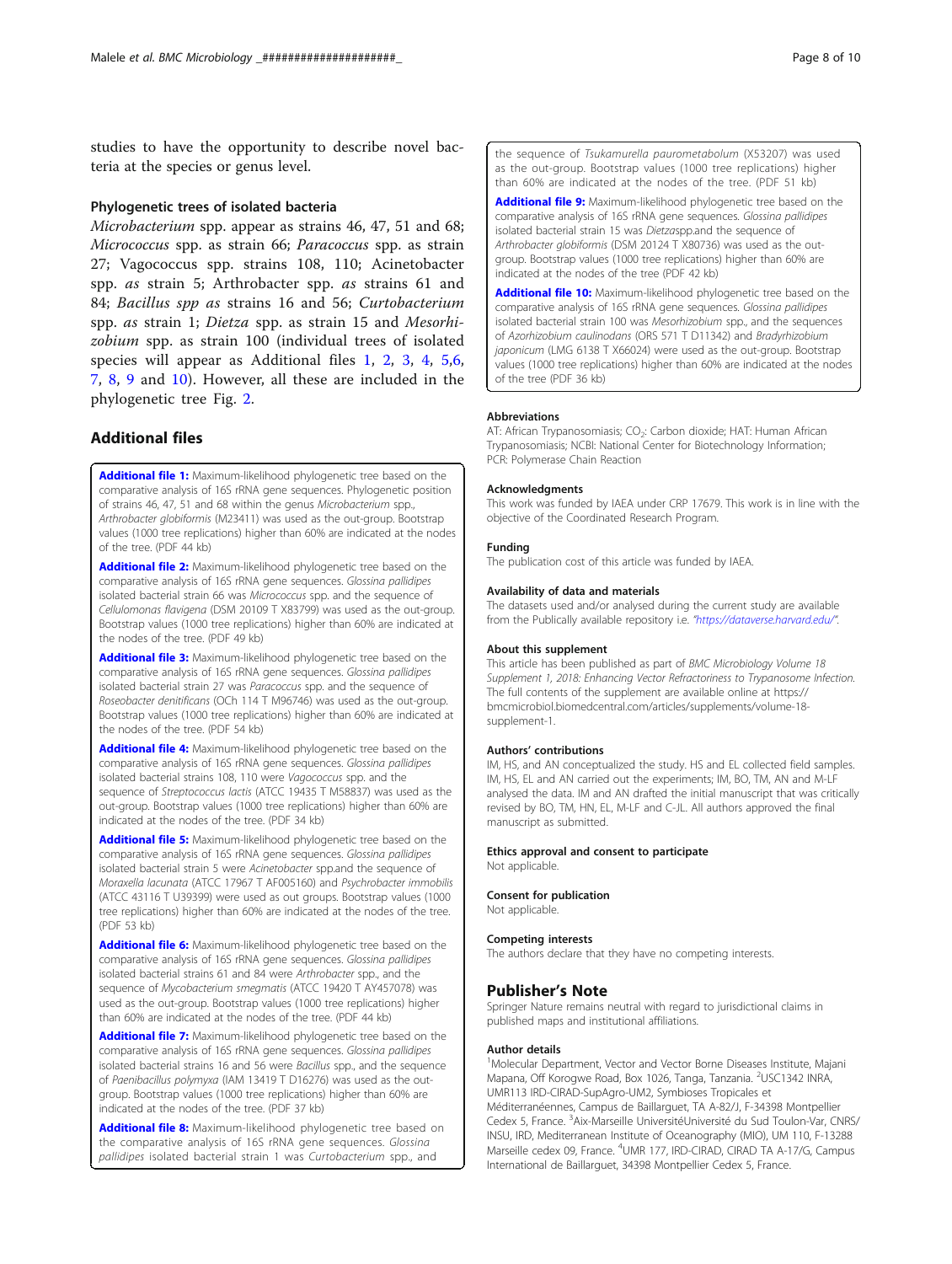#### <span id="page-8-0"></span>Published online: 23 November 2018

#### References

- Van Den Abbeele J, Claes Y, van Bockstaele D, Le Ray D, Coosemans M. Trypanosoma brucei spp. development in the tsetse fly: characterization of the post-mesocyclic stages in the foregut and proboscis. Parasitology. 1999; 118(Pt 5):469–78.
- 2. Vickerman K, Tetley L, Hendry KA, Turner CM. Biology of African trypanosomes in the tsetse fly. Biol Cell. 1988;64(2):109–19.
- 3. Peacock L, Ferris V, Bailey M, Gibson W. The influence of sex and Fly species on the development of trypanosomes in tsetse flies. PLoS Negl Trop Dis. 2012;6(2):e1515. <https://doi.org/10.1371/journal.pntd.0001515>.
- 4. Soumana IH, Simo G, Njiokou F, Tchicaya B, Abd-Alla AM, Cuny G, Geiger A. The bacterial flora of tsetse fly midgut and its effect on trypanosome transmission. J InvertebrPathol. 2013;112(Suppl):S89–93. [https://doi.org/10.](https://doi.org/10.1016/j.jip.2012.03.029) [1016/j.jip.2012.03.029.](https://doi.org/10.1016/j.jip.2012.03.029) Epub 2012 Jul 25.
- 5. Lindh JM, Lehane JM. The tsetse fly Glossina fuscipes fuscipes(Diptera: Glossina) harbours a surprising diversity of bacteria other than symbionts. Antonie Van Leeuwenhoek. 2011;99:711–20.
- 6. Abd-Alla AMM, Salem TZ, Parker AG, Wang Y, Jehle JA, Vreysen MJB, et al. Universal primers for rapid detection of hytrosaviruses. J Virol Methods. 2011;171:280–3.
- 7. Moloo SK. Mermithid parasite of Glossina brevipalpis Newstead. Ann Trop Med Parasitol. 1972;66:159.
- 8. Geiger A, Fardeau M-L, Grebaut P, Vatunga G, Josénando T, Herder S, et al. First isolation of Enterobacter, Enterococcus, and Acinetobacter spp as inhabitants of the tsetse fly (Glossina palpalis palpalis) midgut. Infect Genet Evol. 2009;9:1364–70. [https://doi.org/10.1016/j.meegid.09.013.](https://doi.org/10.1016/j.meegid.09.013)
- 9. Geiger A, Fardeau ML, Falsen E, Ollivier B, Cuny G. Serratia glossinae sp. nov., isolated from the midgut of the tsetse fly Glossina palpalis gambiensis. Int J Syst Evol Microbiol. 2010;60(Pt 6):1261–5.
- 10. Geiger A, Fardeau ML, Njiokou F, Joseph M, Asonganyi T, Ollivier B, Cuny G. Bacterial diversity associated with populations of Glossina spp. from Cameroon and distribution within the campo sleeping sickness focus. Microb Ecol. 2011;62(3):632–43.
- 11. Challier A, Laveissiere C. Un nouveau piege pour la capture des glossines (Glossina: Diptera, Muscidae): description et essais sur le terrain. Cahiers ORSTOM, Ser Entomol Med Parasitologie. 1973;11:251–62.
- 12. FAO. Training manual for tsetse control personnel, Vol I, eds J. N. Pollock. Rome: Food and Agriculture Organisation; 1982.
- Yang Z. PAML: a program package for phylogenetic analysis by maximum likelihood. Comput Appl Biosci. 1997;13:555–6.
- 14. Guindon S, Gascuel O. A simple, fast, and accurate algorithm to estimate large phylogenies by maximum likelihood. Syst Biol. 2003;52: 696–704.
- 15. Braz-Silva P, Magalhães M, Hofman P, et al. Usefulness of oral cytopathology in the diagnosis of infectious diseases. Cytopathology. 2010;21(5):285–99.
- 16. Boissière A, Tchioffo MT, Bachar D, Abate L, Marie A, Nsango SE, et al. Midgut microbiota of the malaria mosquito vector Anopheles gambiae and interactions with Plasmodium falciparum infection. PLoS Pathog. 2012;8(5):e1002742. <https://doi.org/10.1371/journal.ppat.1002742>.
- 17. Minard G, Mavingui P, Moro CV. Diversity and function of bacterial microbiota in the mosquito holobiont. Parasit Vectors. 2013;6:146. [https://](https://doi.org/10.1186/1756-3305-6-146) [doi.org/10.1186/1756-3305-6-146](https://doi.org/10.1186/1756-3305-6-146).
- 18. Kaito C. Understanding of bacterial virulence using the silkworm infection model. Drug Discoveries & Therapeutics. 2016;10(1):30–3.
- 19. Visôtto LE, Oliveira MGA, Ribon AOB, Mares-Guia TR, Guedes RNC. Characterization and identification of proteolytic bacteria from the gut of the velvet bean caterpillar (Lepidoptera: Noctuidae). Environ Entomol. 2009; 38:1078–85. [https://doi.org/10.1603/022.038. 0415.](https://doi.org/10.1603/022.038. 0415)
- 20. Vilanova C, Baixeras J, Latorre A, Porcar M. The Generalist Inside the Specialist: Gut Bacterial Communities of Two Insect Species Feeding on Toxic Plants Are Dominated by Enterococcus sp. Front Microbiol. 2016; <https://doi.org/10.3389/fmicb.2016.01005>.
- 21. Martin JD, Mundt JO. Enterococci in insects. ApplMicrobiol. 1972;24: 575–80.
- 22. Tholen A, Schink B, Brune A. The gut microflora of Reticulitermesflavipes, its relation to oxygen, and evidence for oxygen-dependent acetogenesis by the most abundant Enterococcus sp. FEMS MicrobiolEcol. 2006;24:137–49. <https://doi.org/10.1111/j.1574-6941.1997.tb00430.x>.
- 23. Gupta AK, Nayduch D, Verma P, Shah B, et al. Phylogenetic characterization of bacteria in the gut of house flies (Musca domestica L.). FEMS Microbiol Ecol. 2012;79(3):581–93.
- 24. Li H, Medina F, Vinson SB, Coates CJ. Isolation, characterization, and molecular identification of bacteria from the red imported fire ant (Solenopsis invicta) midgut. J Invertebr Pathol. 2005;89(3):203–9.
- 25. Nazni WA, Seleena B, Lee HL, Jeffery J, Rogayah TA, Sofian MA. Bacteria fauna from the house fly, Musca domestica (L.). Trop Biomed. 2005;22: 225–31.
- 26. Heilbronner S, Holden MT, van Tonder A, et al. Genome sequence of Staphylococcus lugdunensis N920143 allows identification of putative colonization and virulence factors. FEMS Microbiol Lett. 2011;322(1):60–7.
- 27. Wei T, Ishida R, Miyanaga K, et al. Seasonal variations in bacterial communities and antibiotic-resistant strains associated with green bottle flies (Diptera: Calliphoridae). Appl Microbiol Biotechnol. 2014;98:4197. [https://](https://doi.org/10.1007/s00253-013-5498-1) [doi.org/10.1007/s00253-013-5498-1.](https://doi.org/10.1007/s00253-013-5498-1)
- 28. Anne Geiger A, Fardeau M-L, Njiokou F, Ollivier B. Glossina spp. gut bacterial flora and their putative role in fly-hosted trypanosome development. Front Cell Infect Microbiol. 2013;3:34.
- 29. Maeda H, Morihara K. Serralysin and related proteinases. Methods Enzymmol. 1995;248:395–413.
- 30. Lysyk TJ, Kalischuk Tymensen L, selinger LB, Lancaster RC, Wever L, Cheng KJ. Rearing of stable fly larvae (Diptera: Muscidae) on an eggyolk medium. J Med Entomol. 1999;36:382–8.
- 31. Aksoy E, Telleria EL, Echodu R, Wu Y, Okedi LM, Weiss BL, Aksoy S, Caccone A. Analysis of multiple tsetse fly populations in Uganda reveals limited diversity and species-specific gut microbiota. Appl Environ Microbiol. 2014; 80(14):4301–12.
- 32. Jarvis BDW, Van Berkum P, Chen WX, Nour SM, Fernandez MP, Cleyet-Marel JC, Gillis M. Transfer of Rhizobium loti, Rhizobium huakuii, Rhizobium ciceri, Rhizobium mediterraneum, and Rhizobium tianshanense to Mesorhizobium gen. nov. Int J Syst Bacteriol. 1997;47:895–8.
- 33. Ludwig W, Mittenhueber G, Friedrich CG. Transfer of Thiosphaera pantotropha to Paracoccus denitrificans. Int J SystBacteriol. 1993;43:363-7.
- 34. Nisha KN, Sridhar J, Varalakshmi P, Ashokkumar B. Draft genome sequence of Paracoccus sp. MKU1, a new bacterial strain isolated from an industrial effluent with potential for bioremediation. J Genomics. 2016;4:13–5.
- 35. Machado-Ferreira, E., Piesman, J., Zeidner N. S., and Soares, CA. A prevalent alpha-proteobacterium Paracoccus sp. in a population of the Cayenne ticks (Amblyomma cajennense) from Rio de Janeiro, Brazil. Genet Mol Biol 2012; 35(4): 862–867.
- 36. Vela AI, Collins MD, Latre MV, Mateos A, Moreno MA, Hutson R, Domínguez L, Fernández-Garayzábal JF. Psychrobacterpulmonis sp. nov., isolated from the lungs of lambs. Int J SystEvolMicrobiol. 2003;53:415–9.
- 37. Vasanthakumar, Archana; Jo Handelsman, Patrick D. Schloss, Leah S. Bauer, And Kenneth F. Raffa. Gut microbiota of an invasive subcortical beetle, AgrilusplanipennisFairmaire, across various life stages Environ Entomol 2008; 37(5): 1344Ð1353.
- 38. Collins MD, Hoyles L, Foster G, Falsen E. Corynebacterium caspium sp. nov., from a Caspian seal (Phocacaspica). Int J Syst Evol Microbiol. 2004; 54(Pt 3):925–8.
- 39. Silva Júnior TAF, Negrão DR, Itako AT, Maringoni AC. Pathogenicity of curtobacterium flaccumfacien spv. flaccumfaciens to several plant species (short communication). J Plant Pathol. 2012;94(2):427–30.
- 40. Toth EM, Hell E, Kovacs G, Borsodi AK, Marialigeti K. Bacteria isolated from the different developmental stages and larval organs of the obligate parasitic fly, Wohlfahrtiamagnifica(Diptera: Sarcophagidae). Microb Ecol. 2006;51:13–21.
- 41. Koerner RJ, Goodfellow M, Jones AL. The genus Dietzia: a new home for some known and emerging opportunist pathogens. FEMS Immunol Med Microbiol 2009;55 (3):296–305.
- 42. Yadav KK, Chandel K, Bora A, Veer V. Isolation and characterization of Dietziamaris from midgut of Aedesalbopictus: A suitable candidate for paratransgenesis. Int J Mosq Res. 2015;2(4):07–12.
- 43. Sun J, Chang EB. Exploring gut microbes in human health and disease: pushing the envelope. Genes Dis. 2014;1(2):132–9.
- 44. França L, Simões C, Taborda M, Diogo C, da Costa MS. Microbial contaminants of cord blood units identified by 16S rRNA sequencing and by API test system, and antibiotic sensitivity profiling. PLoS One. 2015;10(10): e0141152.